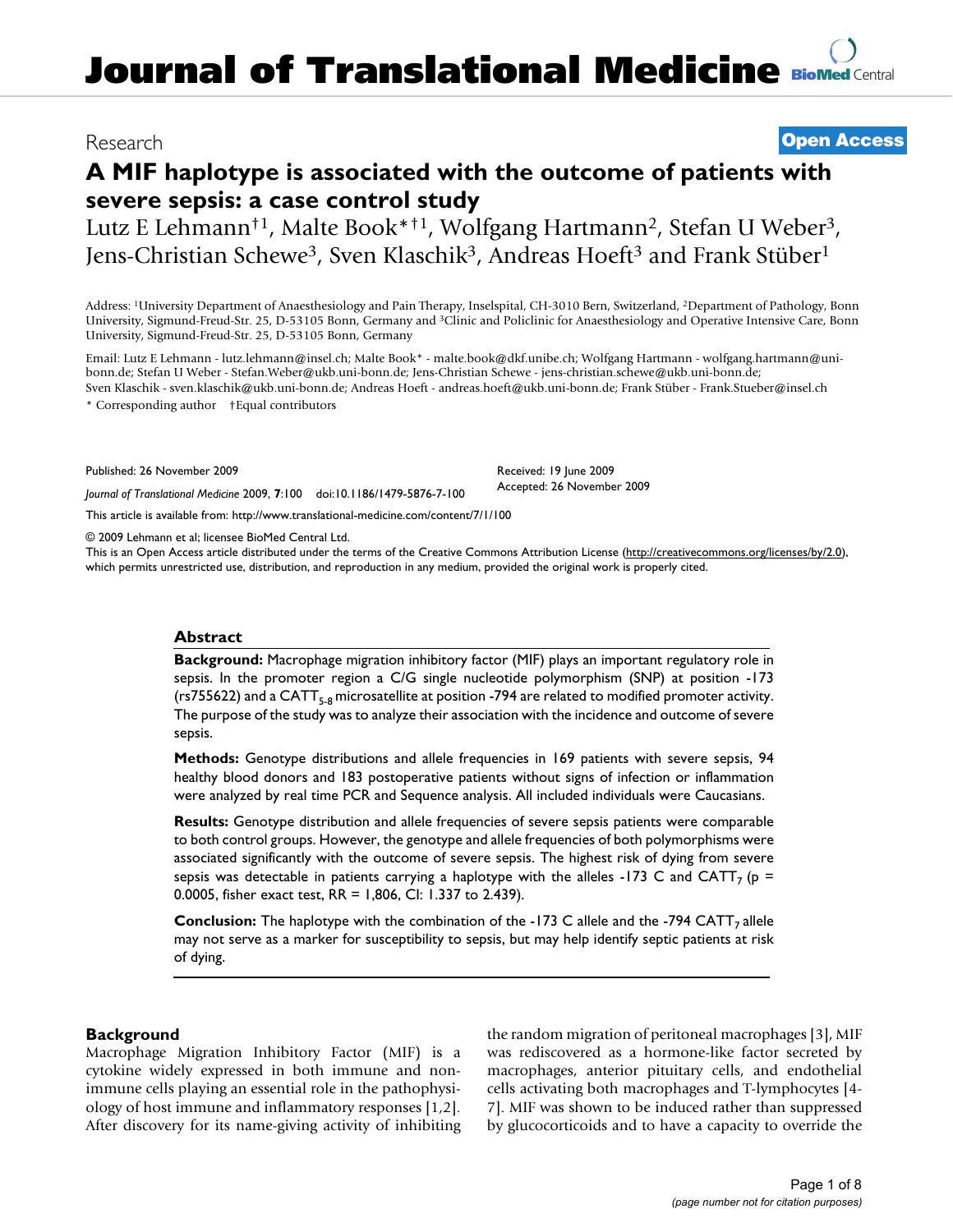anti-inflammatory and immunosuppressive effects of glucocorticoids [8]. Moreover, MIF was discovered to be involved in the regulation of cell membrane expression of TLR4, which mediates recognition of Gram-negative bacteria [9]. Also, MIF was shown to influence immuno-regulatory processes by indirectly affecting the transcriptional activity of nuclear transcription factor AP-1 [10]. The role of MIF in Gram-negative sepsis was reviewed by Roger and colleagues [11] and updated by Emonts and co workers [12]. Circulating concentrations of MIF were markedly elevated in children and adults who had severe sepsis or septic shock [12]. Circulating MIF levels are correlated with sepsis severity scores, presence of shock, disseminated intravascular coagulation, urine output, blood pH, and lactate and cytokine levels [12]. Moreover, high levels of circulating MIF are associated with a fatal outcome [12,13].

Consequently, MIF has been a relevant candidate gene for investigation in inflammatory disease and studies focusing on elucidation of MIF gene expression have been undertaken. Two functionally relevant promoter polymorphisms of the MIF gene have been described. A single nucleotide polymorphism (SNP) was identified in the untranslated 5' region of the MIF gene at position -173 consisting of a G to C transition (rs755622) [14]. Moreover, a tetranucleotide  $(CATT)_{5-8}$  repeat was found at position -794 [15]. Functional studies of both polymorphic sites have revealed altered MIF protein expression *in vitro*. Donn and co workers reported about the functional relevance of the -173 promoter SNP [16], whereas Baugh and co workers detected the -794 microsatellite and reported about the influence of the number of CATT repeats on the promoter activity [15]. In a large study Radstake and co workers reported the association of the -173 C allele and the -794 CATT<sub>7</sub> microsatellite independently from each other with elevated circulating MIF levels in patients with rheumatoid arthritis [17]. Subsequently, higher MIF levels are correlated with more severe radiological joint damage [17].

The aim of this study was to evaluate the association of the MIF-173 G/C SNP and the MIF-794 CATT<sub>5-8</sub> microsatellite with severe sepsis compared to healthy blood donors and patients with abdominal surgery but without signs of infection or inflammation. Secondly, an evaluation of the association of the MIF polymorphisms with the survival of severe sepsis patients was performed.

#### **Methods**

The investigation was in compliance with the Helsinki declaration. After approval of the local ethics committee and written informed consent of the patient or a legal guardian had been obtained, 169 Caucasian patients with the diagnosis of severe sepsis according to the consensus conference [\[18\]](#page-7-0) were included in the study. SOFA [19] scores were calculated, IL-6 and Procalcitonin (PCT) plasma levels were measured after the patients fulfilled criteria for severe sepsis. All patients were treated according to the surviving sepsis campaign guidelines [20]. Staff physicians were blinded of the patient's MIF genotype to avoid any bias in therapy. Two independent control groups were sampled, also: a) 183 Caucasian patients following major elective abdominal surgery without infectious or inflammatory complications and without postoperative ICU admission. b) 94 Caucasian healthy blood donors. All included individuals were Caucasians from Germany.

For genotyping of the MIF -173 promoter SNP 3.2 ml of whole blood were collected from each individual. DNA was prepared using the Flexi Gene DNA Kit (Qiagen, Hilden, Germany) according to the manufacturer's recommendations. Genotyping was done using a real-time PCR based system (LightCycler by Roche, Mannheim, Germany) with hybridization probes specific for the MIF -173 SNP. The PCR primer pair comprised of forward primer: 5' GGCTTCATCTCTGGAAGGGTAA, and reverse primer: 5' CAGCAACCGTCGCTAAGC. The sequence for the MIF -173 SNP specific hybridization anchor probe was: 5' GGCGGCTAGAAATCGGCCTGT. The sequence for the MIF -173 G/C SNP specific sensor probe was: 5' GCTCCAAGCTGTTCTCCAC. The anchor probe was phosphorylated at the 3' end and carried a LightCycler Red 640 (Roche) dye at the 5' end. The sensor probe was labeled by Fluorescein dye at the 5' end. Primers and probes were designed in cooperation with TIB-MOLBIOL (Berlin, Germany) and manufactured by this company. In brief the PCR was done using 45 cycles of 5 sec denaturation at 95°C, 8 sec annealing at 60°C and 8 sec of primer extension at 72°C. Subsequent melting curve analysis for determination of the MIF genotype was done with an initial 20 sec denaturation at 95°C, followed by an 60 sec annealing at 50°C and a final ramp to 85°C with continuous fluorescence acquisition at a transition rate of 0.1°C/sec. Additionally, individual samples representing the G/G, G/ C or C/C genotypes as analyzed by real-time PCR were also genotyped by DNA sequencing to control for the accuracy of the real-time PCR method. All controlled samples had matching results between real-time PCR and DNA sequencing.

Genotyping of the MIF -794 microsatellite was performed analyzing a 130-142 bp PCR fragment covering a known CATT repeat in the 5'untranslated region of the gene. Primers used were MIF forward 5-TGTCCTCTTCCT-GCTATGTC 3, and MIF reverse 5-CACTAATGGTAAA CT CGGGG-3. The MIF reverse primer was 5-labeled with a fluorescent dye (5-FAM; MWG Biotech, Munich, Germany). The PCR program consisted of an initial denatur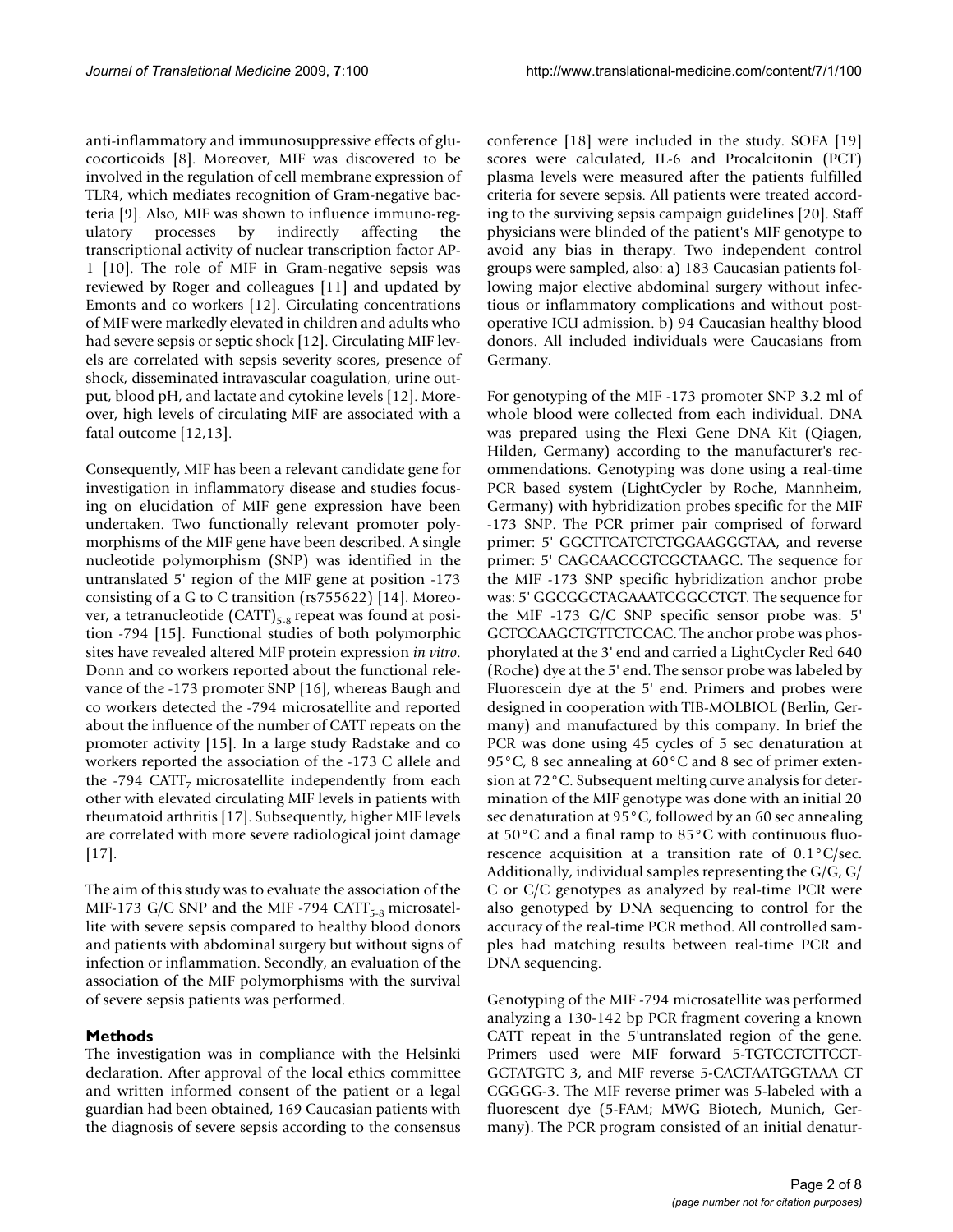ation for 5 min at 94°C followed by 34 cycles of 35 sec denaturation at 94°C, 40 sec annealing at 62°C, 40 sec extension at 72°C and a final extension step of 10 min at 72°C. The reaction products were analyzed on a semiautomated DNA sequencer (ABI 377) equipped with the Genescan software (ABI, Darmstadt, Germany). The coincidence of the -173 C allele and the -794 CATT<sub>7</sub> microsatellite was described as an inferred haplotype.

Statistical analysis of genotype distribution and allele frequency was done by chi-square Test and Fischer's exact Test where applicable. The analysis of statistical differences of SOFA score and plasma levels (IL-6, PCT) was done by Mann-Whitney-U test. Bonferroni correction was applied for single marker analysis. Statistical significance was assumed at p < 0.05. Statistical power (1-β) was calculated using binominal power calculation. The power calculation for the -173 SNP and the -794 microsatellite based on investigations by Amoli and Baugh [15,21]. The relative risks of 2.1 and 1.56 were taken as a basis for effect sizes of a -173 and a -794 allele, respectively. Both relative risks were transferred from the mentioned publications [15,21]. The prevalence of severe sepsis was estimated to be 0.01. Using these preconditions the power of the presented results for the -173 G/C SNP and the -794 (CATT)<sub>n</sub> microsatellite was 98% and 87%, respectively. The linkage disequilibrium of the two loci was assessed with the open source application TASSEL2.1 [http://www.maizegenet](http://www.maizegenetics.net) [ics.net.](http://www.maizegenetics.net) The association between the C and the CATT<sub>7</sub> allele was assessed with a Fisher's exact test.

### **Results**

169 Patients with severe sepsis were studied (121 male and 48 female). 94 healthy blood donors and 183 patients after abdominal surgery without post-operative signs of infection or inflammation, without ICU admission and without case of death within the first postoperative 28 days served as two separate control groups. Furthermore, local wound infection rates reflected overall infection rates of this group of patients. The baseline characteristics of the both patient groups are outlined in Table

1. The mean age of healthy blood donors was 34 (18 to 56) and the female to male ratio was 37 to 57.

When dividing the severe sepsis patients in surviving  $(n =$ 91) and non-surviving patients (n = 78), mean SOFA score, as well as IL-6 plasma levels were significantly higher in non-surviving patients compared to survivors (Table 2). However, PCT plasma levels were comparable between the two groups (Table 2).

The allele CATT<sub>8</sub> was neither detectable in the patients' group nor in either of the control groups. The genotype distribution and allele frequencies for the -173 SNP and the -794 microsatellite were comparable between the severe sepsis patients and the two control groups (p > 0.05, chi square test). There was no evidence of deviation from the Hardy-Weinberg equilibrium in the patient and control groups (p > 0.05, chi square test). Table 3 shows the genotype and allele distribution of both polymorphisms in the three groups. The carriage of the allele - 173C was significantly associated with carriage of the -794 CATT<sub>7</sub> microsatellite (Fisher's exact test,  $p < 0.0001$ , RR = 8.398, CI: 6.187 to 11.40). Moreover, both polymorphisms are in linkage disequilibrium (D' = 0.779).

The genotype and allele frequencies of both polymorphisms were significantly different between survivors and non-survivors of severe sepsis (Table 3, -173 SNP genotype frequency:  $p = 0.0218$ , -173 SNP allele frequency:  $p =$ 0.0398, -794 microsatellite genotype frequency: p = 0.0016,  $-794$  microsatellite allele frequency:  $p = 0.0174$ , chi-square test and Fischer's exact Test, respectively, all Bonferroni corrected).

Carrying the C allele of the -173 SNP resulted in a relative risk of 1.598 (CI: 1.165 to 2.193, p = 0.013, Fisher's exact test Bonferroni corrected, power: 1-β = 0.81) for a poor outcome of severe sepsis. Independently from the -173 SNP, the carriage of the -794 CATT<sub>7</sub> allele showed a relative risk of 1.839 (CI: 1.360 to 2.488, p = 0.0006, Fisher's exact test Bonferroni corrected, power:  $1-\beta = 0.96$ ) for

**Table 1: Baseline characteristics of patients with severe sepsis and patients with abdominal surgery without signs of infection or inflammation (\* unpaired t test, \*\* Fisher's exact test).**

|                     | <b>Severe Sepsis</b><br>$(n = 169)$ | <b>Abdominal surgery</b><br>without infection/inflammation ( $n = 183$ ) | p-value   |
|---------------------|-------------------------------------|--------------------------------------------------------------------------|-----------|
| Age (years)         | $58(18-91)$                         | 56 (20 - 85)                                                             | $0.16*$   |
| Female:Male (n)     | 48:121                              | 75:108                                                                   | $0.014**$ |
| Source of infection |                                     |                                                                          |           |
| Pulmonary (n)       | 67                                  | n.a.                                                                     |           |
| Abdominal (n)       | 6 I                                 | n.a.                                                                     |           |
| Other/unknown (n)   | 41                                  | n.a.                                                                     |           |
| Mortality (%)       | 46.2                                | 0                                                                        |           |
|                     |                                     |                                                                          |           |

Age is presented as mean and range of values. (n.a.: not applicable)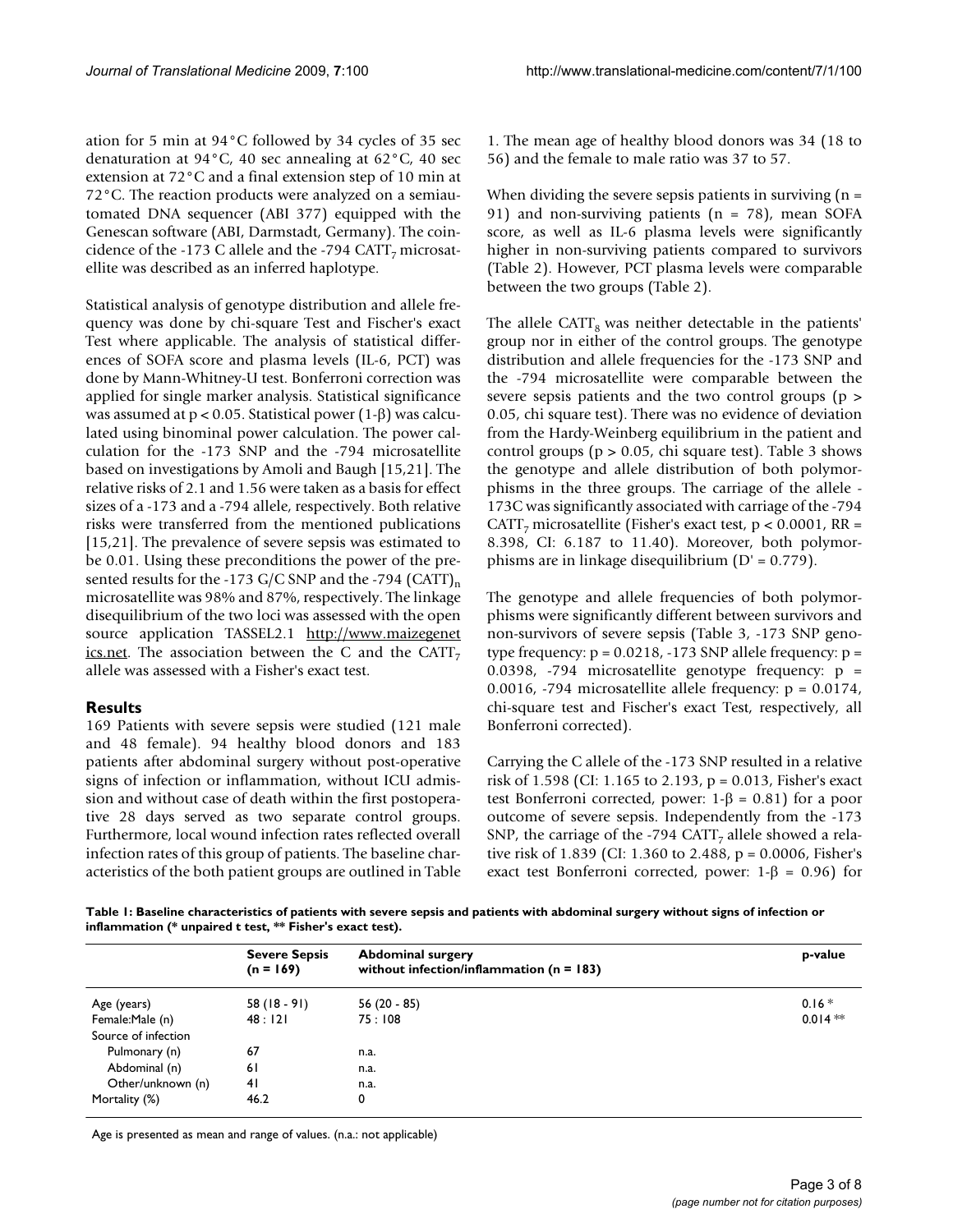|                | Survivors ( $n = 91$ ) | Non-Survivors ( $n = 78$ ) | p-value |  |  |
|----------------|------------------------|----------------------------|---------|--|--|
| SOFA Score     | $11(7-20)$             | $16(14-22)$                | 0.0256  |  |  |
| IL-6 $(pg/ml)$ | 1677 (15-31860)        | 6497 (264-70361)           | 0.0098  |  |  |
| $PCT$ (ng/ml)  | 19.44 (9.45-46.49)     | 22.08 (2.03-246.1)         | 0.052   |  |  |

**Table 2: Survivors and non-survivors of severe sepsis showed differences in SOFA score and IL-6 plasma level analyzed at the diagnosis of severe sepsis whereas PCT levels showed no significant differences (Mann-Whitney-U test).**

Data are presented as mean and range of values.

death due to severe sepsis compared to patients without allele CATT<sub>7</sub>. The concomitance of the -173 allele C and the -794 allele CATT<sub>7</sub> as a haplotype was significantly associated with non-survival of severe sepsis ( $p = 0.0005$ , Fischer exact Test, RR = 1.806, CI: 1.337 to 2.439, power: 1-β = 0.91). Table 3 indicates the number of patients carrying the haplotype consisting of the -173 C and the -794  $CATT<sub>7</sub>$  allele. Accordingly, these patients display the -173 SNP C/C or G/C genotype in combination with the -794 microsatellite 5/7, 6/7 or 7/7 genotype, respectively.

Table 4 indicates the association of the carriage of the -173 C allele and the -794 CATT<sub>7</sub> allele with fatal outcome in patients with severe sepsis which are grouped by the covariates "gender", "age", and "focus of infection". In the groups "female", "male",  $" \leq 60$  years old", and non-pulmonary and non-abdominal focus, carriage of -173 C allele and -794 CATT, allele is associated with fatal outcome (table 4).

#### **Discussion**

The -794 MIF microsatellite is located in the promoter region and has functional relevance probably due to modified binding of nuclear transcription factors [22]. The relevance of the -794 microsatellite was assessed inconsistently with regard to analyzed cell types [15,22]. Just as well as the -794 microsatellite, the MIF -173 promoter SNP is of special interest because of its functional relevance. Donn and co workers detected increased promoter activity of the G allele compared to the C allele in an unstimulated lung epithelia cell line [16]. However, in the same work the authors reported about increased promoter activity of the C allele compared to the G allele in an also unstimulated T lymphoblast cell line [16]. The MIF plasma levels in -173 C carrying individuals were higher compared to non C carrying individuals [16]. Temple and co workers published about unstimulated and bacterial stimulated mononuclear cells in which allele - 173 C occurrence resulted in decreased constitutive and inducible MIF mRNA levels [22]. This illustrates the complexity of the functional role of promoter polymorphisms in a comparatively simple *ex vivo* setting. Previous own results showed elevated MIF plasma levels in patients with severe sepsis as well as in patients with systemic inflammation compared to healthy controls [23].

Recent publications reported about the association of the -173 C allele with inflammatory diseases such as rheumatoid arthritis [17,24], inflammatory bowel diseases [25], and its clinical course [26]. The relevance of the C/C genotype was confirmed in Chinese patients with ulcerative colitis but not Crohn's disease [27]. The -794 microsatellite is also related to inflammatory diseases such as atopy [28], asthma [29], and rheumatoid arthritis [15]. Finally, the correlation of the -173 C allele and the -794 CATT, allele as a haplotype with scleroderma [30], systemic lupus erythematosus [31] and with the susceptibility to psoriasis [32] was reported. A very recent publication reported about an association of -173 C allele carriage with lower 90 d mortality in a severe sepsis subgroup of patients with community-acquired pneumonia (CAP) which seems to be a contradiction to the presented results [33]. It has to be pointed out that Yende et al. reported a 90 day mortality rate of 27.2% in the severe sepsis subgroup which was lower compared to the 28 day mortality rate in the presented study (46.2%). This indicates that there might be elementary differences between both populations. Moreover, the independency of circulating MIF levels from the alleles is contradictory to previous reports [16]. Previous investigations in a Columbian population and Kenyan children showed the association (i) of the - 173 C allele with tuberculosis and (ii) of the -173 C allele in combination with the -794 CATT<sub>7</sub> microsatellite with severe malarial anemia, respectively [34,35]. These findings seem to be in line with our results reporting deleterious effects of these markers in infectious diseases. However, as discussed by Yende and co workers these differences may reflect the clinical heterogeneity in patients with infectious diseases. Finally, Yende and co workers recruited their individuals in the northeastern United States, whereas our patients and controls were from western Germany origin. Although both investigations included Caucasians genetic differences might contribute to the divergent results.

An approach to explain our findings might be the increased promoter activity combined with increased MIF plasma levels as reported by Donn and co workers for the -173 C allele. This might increase cardiomyocyte apoptosis as reported in an animal sepsis model [36]. In addition, MIF was associated with dysregulated pituitary-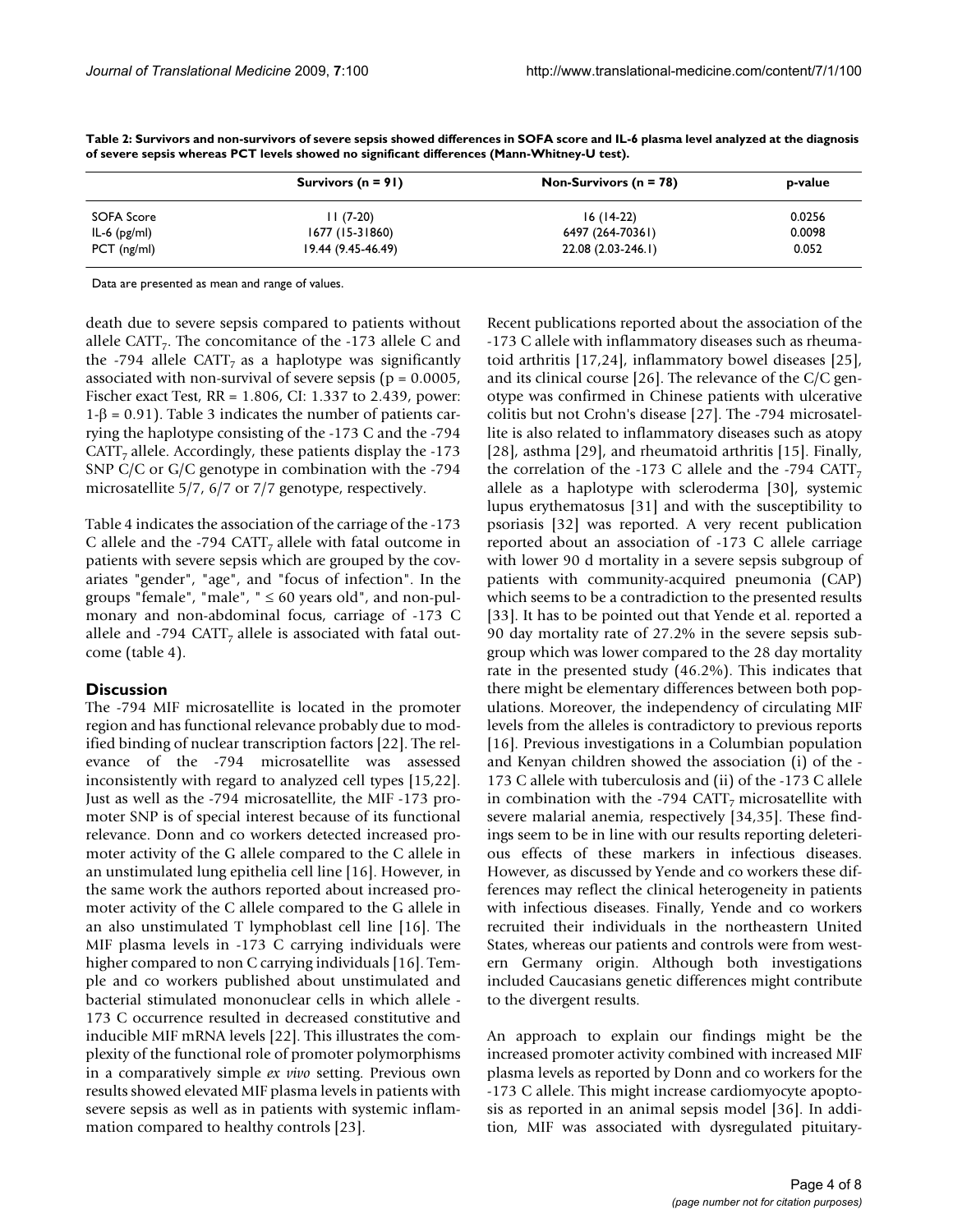|                                                                                |     |             |                | $-173$ |     |               |       |                | $-794$ |                |          |     |                |        |    |               | Haplotype               |        |                                                       |                                                       |        |
|--------------------------------------------------------------------------------|-----|-------------|----------------|--------|-----|---------------|-------|----------------|--------|----------------|----------|-----|----------------|--------|----|---------------|-------------------------|--------|-------------------------------------------------------|-------------------------------------------------------|--------|
| <b>Study</b><br>groups                                                         |     | Genotype    |                |        |     | <b>Allele</b> |       |                |        |                | Genotype |     |                |        |    | <b>Allele</b> |                         |        |                                                       |                                                       |        |
|                                                                                |     | G/G G/C C/C |                | $p =$  | G   | c             | $p =$ | 5/5            | 5/6    | 5/7            | 6/6      | 6/7 | 7/7            | $p =$  | 5  | 6             | $\overline{\mathbf{z}}$ | $p =$  | $-173$ C<br>and -794<br>CATT <sub>7</sub><br>positive | $-173$ C<br>and -794<br>CATT <sub>7</sub><br>negative | $p =$  |
| Healthy<br>Controls<br>$(n = 94)$                                              | 63  | 28          | 3              | 0.67   | 154 | 34            | 0.859 | $\overline{4}$ | 25     | 8              | 39       | 18  | $\mathbf 0$    | 0.123  | 41 | 2             | 26                      | 0.0451 |                                                       |                                                       |        |
| Abdominal<br>surgery<br>without<br>infection or<br>inflammation<br>$(n = 183)$ | 123 | 54          | 6              |        | 300 | 66            |       | $\overline{7}$ | 55     | $\overline{7}$ | 75       | 35  | $\overline{4}$ |        | 76 | 240           | 50                      |        |                                                       |                                                       |        |
| Severe<br>sepsis<br>$(n = 169)$                                                | 106 | 60          | 3              |        | 272 | 66            |       | 15             | 50     | 8              | 54       | 28  | $\overline{4}$ |        | 98 | 186           | 54                      |        |                                                       |                                                       |        |
| Survivors<br>sev. Sepsis<br>$(n = 91)$                                         | 66  | 23          | $\overline{2}$ | 0.022  | 155 | 27            | 0.039 | 12             | 28     | $\overline{7}$ | 35       | 6   | $\overline{3}$ | 0.0016 | 59 | 104           | $ 9\rangle$             | 0.0174 | 15                                                    | 76                                                    | 0.0005 |
| Non-<br>Survivors<br>sev. Sepsis<br>$(n = 78)$                                 | 40  | 37          | $\mathbf{I}$   |        | 117 | 39            |       | 3              | 22     | $\mathbf{H}$   | 9        | 22  | $\blacksquare$ |        | 39 | 82            | 35                      |        | 32                                                    | 46                                                    |        |

The 169 patients with severe sepsis are separated by surviving or non-surviving in the lower two rows. Genotype and allele distribution of healthy controls, patients with abdominal surgery, and patients with severe sepsis were tested by chi square test. Survivors and non-survivors of severe sepsis were also tested by chi square and Fischer's exact test where applicable, results were Bonferroni corrected. Incidence of the alleles -173 C **and** -794 CATT<sub>7</sub> was associated with non-surviving severe sepsis (p = 0.0005, Fisher exact Test, RR = 1,806, CI: 1.337 to 2.439).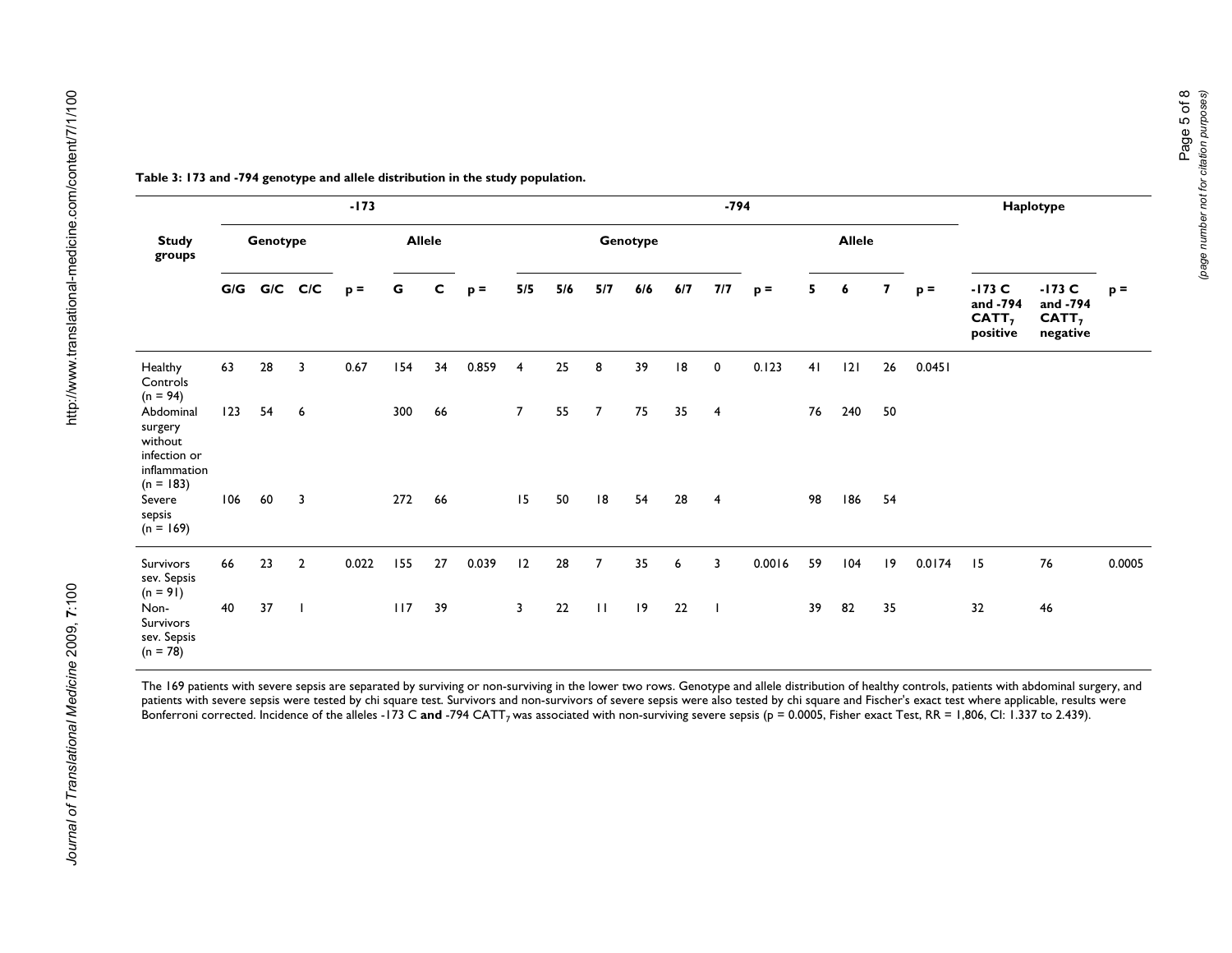| <b>Patients with severe</b><br>sepsis sub groups | Sup group Mortality (%) | Association of allele carriage -173 C and -794 CATT, and sub group status<br>with fatal outcome |           |                 |  |  |  |  |
|--------------------------------------------------|-------------------------|-------------------------------------------------------------------------------------------------|-----------|-----------------|--|--|--|--|
|                                                  |                         | p                                                                                               | <b>RR</b> | <b>CI</b>       |  |  |  |  |
| Gender                                           |                         |                                                                                                 |           |                 |  |  |  |  |
| Female ( $n = 48$ )                              | 47.9                    | 0.0135                                                                                          | 2,182     | 1.251 to 3.805  |  |  |  |  |
| Male $(n = 121)$                                 | 45.5                    | 0.0267                                                                                          | 1,635     | 1.126 to 2.373  |  |  |  |  |
| Age                                              |                         |                                                                                                 |           |                 |  |  |  |  |
| ≤ 60 y (n = 84)                                  | 41.7                    | 0.0007                                                                                          | 2,400     | 1.541 to 3.737  |  |  |  |  |
| $> 60$ y (n = 85)                                | 50.6                    | 0.635                                                                                           | 1,159     | 0.7499 to 1.790 |  |  |  |  |
| Focus of infection                               |                         |                                                                                                 |           |                 |  |  |  |  |
| Pulmonal ( $n = 67$ )                            | 41.8                    | 0,2312                                                                                          | 1,514     | 0.8559 to 2.679 |  |  |  |  |
| Abdominal $(n = 61)$                             | 62.3                    | 0,1734                                                                                          | 1,337     | 0.9228 to 1.937 |  |  |  |  |
| Other/unknown<br>$(n = 41)$                      | 29.3                    | 0,0066                                                                                          | 3,818     | 1.527 to 9.549  |  |  |  |  |

Table 4: Incidence of carrying the alleles -173 C and -794 CATT<sub>7</sub> was associated with non-surviving severe sepsis in female and male **patients, patients younger as 61 years old and patients with non-abdominal and non-pulmonary focus of sepsis.**

RR: Relative risk; CI: Confidence interval

adrenal function in sepsis [12] and fatal outcome of severe sepsis [37].

The relevance of MIF polymorphisms in patients with sepsis was addressed only by association studies, so far. Gao and co workers reported about an association of the -173 SNP genotype C/C with the incidence of sepsis in African Americans but not in European Americans [38]. However, because of the limited sample size of -173 C/C individuals in Gao's investigation, this effect was assessed to be underpowered [38]. The number of individuals with the -173 C/ C genotype in the present study is small as well and in the investigated Caucasian patients and control groups no significant association of the C/C genotype with the incidence of severe sepsis was detectable. It could be assumed, that different races might contribute to inconsistent associations due to different haplotype blocks. Gao and co workers reported about a haplotype in the Europeandescent American population which consists of the -173 promoter SNP, the promoter SNP rs9282783, the intron SNP rs2070777, the intergenic SNPs rs875643 and rs1007889 and the SNP rs2070767 which is located downstream of the 3' untranslated region [38]. Our results showed linkage disequilibrium between the two polymorphisms. This is in line with findings from Temple and co workers as well as Yende and co workers [22,33]. In addition, Temple and co workers reported the significant association of the -173 C allele with the -794 CATT, allele [22], which was supported by our data. Generally, investigations analysing candidate genes in selected phenotypes can not exclude the detection of significant associations which are functionally inconsiderable but are in linkage disequilibrium with possibly undetected causative variants. However, there is some evidence for a functional

impact of the investigated polymorphisms as pointed out above.

In the sepsis patient sub groups female and male patients as well as patients with age ≤60 years and in patients with non-pulmonary or non-abdominal focus the haplotype was associated with poor outcome whereas in older patients and in the groups defined by the focus of sepsis it was not. Especially in the younger patient group the effect of genetic predisposition might be stronger because of the fewer incidences of other confounders influencing the outcome. For example serious co-existing diseases like pulmonary, vascular or heart disease are well known as important comorbidities in the elderly. The association in the sub group with non-abdominal, non-pulmonary sepsis focus might be caused by higher influence of genetic predisposition in a group which is least ill reflected by the lowest mortality rate.

It is a general limitation of association studies that it is impossible to decide whether the investigated SNP has functional meaning or is in linkage disequilibrium with another, yet not identified variant which might be causal for functional implications. To date there are numerous reports indicating associations of SNPs with the incidence, course or outcome in sepsis or severe sepsis patients [39-43]. Although the SNPs are located within genes and some of them showed functional relevance in an *ex vivo* setting it is not for sure the case in a complex situation as *in vivo* blood stream infection.

Another serious point frequently addressed to association studies is the statistical power. The design of the present study included 169 patients with severe sepsis, 94 healthy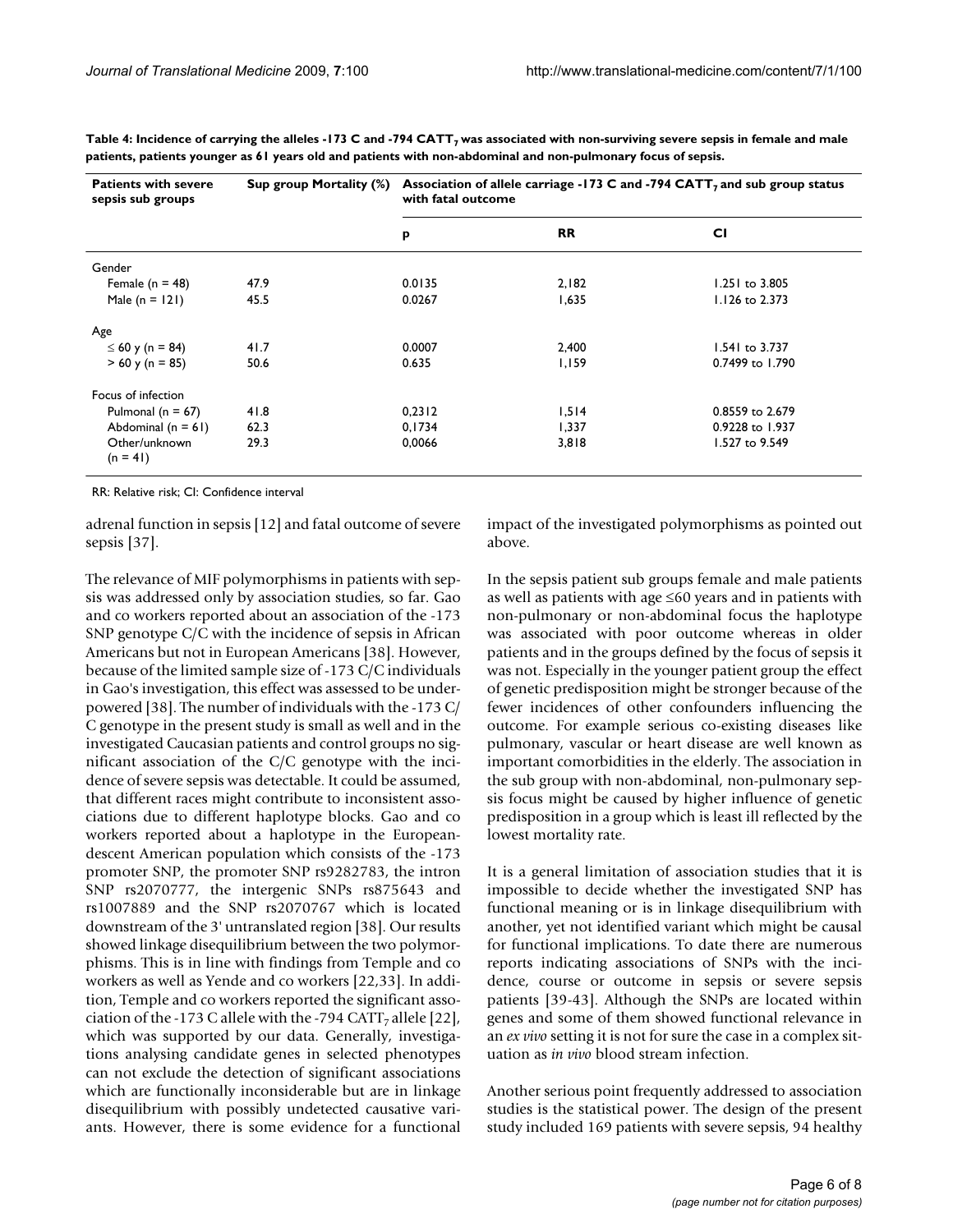controls and 183 surgical patients without infectious complications. 91 patients with severe sepsis survived and 78 patients died. Based on the allele, genotype and haplotype frequencies, on the fraction of non-surviving patients and on the genotype relative risks the statistical power of the significant associations were 81%, 96% and 91%, respectively. The relative risks of -173 and -794 alleles and genotypes reported by Baugh and Amoli [15,21] showed that the two polymorphisms have considerable high effect sizes for certain phenotypes. Our results confirmed these findings. The relative risks for poor outcome of the two polymorphisms and combination of both were 1.6, 1.84 and 1.80. This effect size was in line with the data published by Baugh and Amoli [15,21].

#### **Conclusion**

The present study investigated for the first time the association of the MIF -173 promoter SNP and the MIF -794  $CATT_{5,8}$  microsatellite with the incidence and outcome of severe sepsis by the comparison with two control groups. Our data indicate that neither alleles or genotypes of the - 173 SNP variant nor of the -794 microsatellite were associated with the incidence of severe sepsis. However, at positions -173 and -794 alleles and genotypes were associated with survival of severe sepsis when analyzed separately as well as analyzed as a haplotype. Especially in the sub group of patients ≤60 years old and in patients with non-abdominal and non-pulmonary sepsis focus the association with poor outcome was pronounced. Of note, the common observation in both groups was the decreased mortality rate compared to the entire severe sepsis group. Therefore, in patients with severe sepsis and especially in younger patients with other than abdominal or pulmonary focus the MIF-173 G/C SNP and the -794  $CATT_{5,8}$  microsatellite may not serve as markers for susceptibility to sepsis, but may well contribute to identify those septic patients at risk of dying.

#### **List of Abbreviations**

AP-1: Activator protein-1; CI: Confidence interval; ICU: Intensive care unit; IL-6: Interleukin-6; MIF: Macrophage migration inhibitory factor; n.a.: not applicable; PCR: Polymerase chain reaction; PCT: Procalcitonin; RR: Relative risk; SNP: Single nucleotide polymorphism; SOFA: Sequential Organ Failure Assessment; TLR4: Toll like receptor 4.

#### **Competing interests**

The authors declare that they have no competing interests.

#### **Authors' contributions**

LEL planned the study, recruited patients, performed genotyping and drafted the manuscript. MB Performed statistical calculations, wrote the manuscript, contribute to patient inclusion and study design. WH contributed to study design, performed genotyping and drafted the manuscript. SUW contributed to patient inclusion, data analysis and drafted the manuscript. JCS contributed to patient inclusion and study design and drafted the manuscript. SK contributed to patient inclusion, genotyping and drafted the manuscript. AH contributed to study design, statistical calculations and drafted the manuscript. FS planned the study, supervised genotyping and statistical calculations, coordinated the study and drafted the manuscript. All authors read and approved the final manuscript

#### **Acknowledgements**

The authors would like to thank Sabine Mering for expert technical assistance with the genotyping assay.

#### **References**

- 1. Baugh JA, Bucala R: **Macrophage migration inhibitory factor.** *Crit Care Med* 2002, **30:**S27-S35.
- 2. Calandra T, Roger T: **[Macrophage migration inhibitory factor:](http://www.ncbi.nlm.nih.gov/entrez/query.fcgi?cmd=Retrieve&db=PubMed&dopt=Abstract&list_uids=14502271)** [a regulator of innate immunity.](http://www.ncbi.nlm.nih.gov/entrez/query.fcgi?cmd=Retrieve&db=PubMed&dopt=Abstract&list_uids=14502271) **3:**791-800.
- 3. David JR: **[Delayed hypersensitivity in vitro: its mediation by](http://www.ncbi.nlm.nih.gov/entrez/query.fcgi?cmd=Retrieve&db=PubMed&dopt=Abstract&list_uids=5229858) [cell-free substances formed by lymphoid cell-antigen inter](http://www.ncbi.nlm.nih.gov/entrez/query.fcgi?cmd=Retrieve&db=PubMed&dopt=Abstract&list_uids=5229858)[action.](http://www.ncbi.nlm.nih.gov/entrez/query.fcgi?cmd=Retrieve&db=PubMed&dopt=Abstract&list_uids=5229858)** *Proc Natl Acad Sci USA* 1966, **56:**72-77.
- 4. Bacher M, Metz CN, Calandra T, Mayer K, Chesney J, Lohoff M, Gemsa D, Donnelly T, Bucala R: **[An essential regulatory role for](http://www.ncbi.nlm.nih.gov/entrez/query.fcgi?cmd=Retrieve&db=PubMed&dopt=Abstract&list_uids=8755565) [macrophage migration inhibitory factor in T-cell activation.](http://www.ncbi.nlm.nih.gov/entrez/query.fcgi?cmd=Retrieve&db=PubMed&dopt=Abstract&list_uids=8755565)** *Proc Natl Acad Sci USA* 1996, **93:**7849-7854.
- 5. Bernhagen J, Calandra T, Mitchell RA, Martin SB, Tracey KJ, Voelter W, Manogue KR, Cerami A, Bucala R: **[MIF is a pituitary-derived](http://www.ncbi.nlm.nih.gov/entrez/query.fcgi?cmd=Retrieve&db=PubMed&dopt=Abstract&list_uids=8413654) [cytokine that potentiates lethal endotoxaemia.](http://www.ncbi.nlm.nih.gov/entrez/query.fcgi?cmd=Retrieve&db=PubMed&dopt=Abstract&list_uids=8413654)** *Nature* 1993, **365:**756-759.
- 6. Calandra T, Bernhagen J, Mitchell RA, Bucala R: **[The macrophage](http://www.ncbi.nlm.nih.gov/entrez/query.fcgi?cmd=Retrieve&db=PubMed&dopt=Abstract&list_uids=8195715) is an important and previously unrecognized source of mac-<br><b>rophage migration inhibitory factor.** J Exp Med 1994, [rophage migration inhibitory factor.](http://www.ncbi.nlm.nih.gov/entrez/query.fcgi?cmd=Retrieve&db=PubMed&dopt=Abstract&list_uids=8195715) **179:**1895-1902.
- 7. Nishihira J, Koyama Y, Mizue Y: **[Identification of macrophage](http://www.ncbi.nlm.nih.gov/entrez/query.fcgi?cmd=Retrieve&db=PubMed&dopt=Abstract&list_uids=9576065) [migration inhibitory factor \(MIF\) in human vascular](http://www.ncbi.nlm.nih.gov/entrez/query.fcgi?cmd=Retrieve&db=PubMed&dopt=Abstract&list_uids=9576065) endothelial cells and its induction by lipopolysaccharide.** *Cytokine* 1998, **10:**199-205.
- 8. Calandra T, Bernhagen J, Metz CN, Spiegel LA, Bacher M, Donnelly T, Cerami A, Bucala R: **[MIF as a glucocorticoid-induced modulator](http://www.ncbi.nlm.nih.gov/entrez/query.fcgi?cmd=Retrieve&db=PubMed&dopt=Abstract&list_uids=7659164) [of cytokine production.](http://www.ncbi.nlm.nih.gov/entrez/query.fcgi?cmd=Retrieve&db=PubMed&dopt=Abstract&list_uids=7659164)** *Nature* 1995, **377:**68-71.
- 9. Roger T, David J, Glauser MP, Calandra T: **[MIF regulates innate](http://www.ncbi.nlm.nih.gov/entrez/query.fcgi?cmd=Retrieve&db=PubMed&dopt=Abstract&list_uids=11780066) [immune responses through modulation of Toll-like receptor](http://www.ncbi.nlm.nih.gov/entrez/query.fcgi?cmd=Retrieve&db=PubMed&dopt=Abstract&list_uids=11780066) [4.](http://www.ncbi.nlm.nih.gov/entrez/query.fcgi?cmd=Retrieve&db=PubMed&dopt=Abstract&list_uids=11780066)** *Nature* 2001, **414:**920-924.
- 10. Kleemann R, Hausser A, Geiger G, Mischke R, Burger-Kentischer A, Flieger O, Johannes FJ, Roger T, Calandra T, Kapurniotu A, Grell M, Finkelmeier D, Brunner H, Bernhagen J: **[Intracellular action of the](http://www.ncbi.nlm.nih.gov/entrez/query.fcgi?cmd=Retrieve&db=PubMed&dopt=Abstract&list_uids=11089976) [cytokine MIF to modulate AP-1 activity and the cell cycle](http://www.ncbi.nlm.nih.gov/entrez/query.fcgi?cmd=Retrieve&db=PubMed&dopt=Abstract&list_uids=11089976) [through Jab1.](http://www.ncbi.nlm.nih.gov/entrez/query.fcgi?cmd=Retrieve&db=PubMed&dopt=Abstract&list_uids=11089976)** *Nature* 2000, **408:**211-216.
- 11. Roger T, Glauser MP, Calandra T: **[Macrophage migration inhibi](http://www.ncbi.nlm.nih.gov/entrez/query.fcgi?cmd=Retrieve&db=PubMed&dopt=Abstract&list_uids=11753217)[tory factor \(MIF\) modulates innate immune responses](http://www.ncbi.nlm.nih.gov/entrez/query.fcgi?cmd=Retrieve&db=PubMed&dopt=Abstract&list_uids=11753217) [induced by endotoxin and Gram-negative bacteria.](http://www.ncbi.nlm.nih.gov/entrez/query.fcgi?cmd=Retrieve&db=PubMed&dopt=Abstract&list_uids=11753217)** *J Endotoxin Res* 2001, **7:**456-460.
- 12. Emonts M, Sweep FC, Grebenchtchikov N, Geurts-Moespot A, Knaup M, Chanson AL, Erard V, Renner P, Hermans PW, Hazelzet JA, Calandra T: **[Association between high levels of blood macro](http://www.ncbi.nlm.nih.gov/entrez/query.fcgi?cmd=Retrieve&db=PubMed&dopt=Abstract&list_uids=17443469)[phage migration inhibitory factor, inappropriate adrenal](http://www.ncbi.nlm.nih.gov/entrez/query.fcgi?cmd=Retrieve&db=PubMed&dopt=Abstract&list_uids=17443469) [response, and early death in patients with severe sepsis.](http://www.ncbi.nlm.nih.gov/entrez/query.fcgi?cmd=Retrieve&db=PubMed&dopt=Abstract&list_uids=17443469)** *Clin Infect Dis* 2007, **44:**1321-1328.
- 13. Chuang CC, Wang ST, Chen WC, Chen CC, Hor LI, Chuang AY: **[Increases in serum macrophage migration inhibitory factor](http://www.ncbi.nlm.nih.gov/entrez/query.fcgi?cmd=Retrieve&db=PubMed&dopt=Abstract&list_uids=17438455) [in patients with severe sepsis predict early mortality.](http://www.ncbi.nlm.nih.gov/entrez/query.fcgi?cmd=Retrieve&db=PubMed&dopt=Abstract&list_uids=17438455)** *Shock* 2007, **27:**503-506.
- 14. Donn RP, Shelley E, Ollier WE, Thomson W: **[A novel 5'-flanking](http://www.ncbi.nlm.nih.gov/entrez/query.fcgi?cmd=Retrieve&db=PubMed&dopt=Abstract&list_uids=11508429) [region polymorphism of macrophage migration inhibitory](http://www.ncbi.nlm.nih.gov/entrez/query.fcgi?cmd=Retrieve&db=PubMed&dopt=Abstract&list_uids=11508429) factor is associated with systemic-onset juvenile idiopathic [arthritis.](http://www.ncbi.nlm.nih.gov/entrez/query.fcgi?cmd=Retrieve&db=PubMed&dopt=Abstract&list_uids=11508429)** *Arthritis Rheum* 2001, **44:**1782-1785.
- 15. Baugh JA, Chitnis S, Donnelly SC, Monteiro J, Lin X, Plant BJ, Wolfe F, Gregersen PK, Bucala R: **[A functional promoter polymor](http://www.ncbi.nlm.nih.gov/entrez/query.fcgi?cmd=Retrieve&db=PubMed&dopt=Abstract&list_uids=12070782)-**